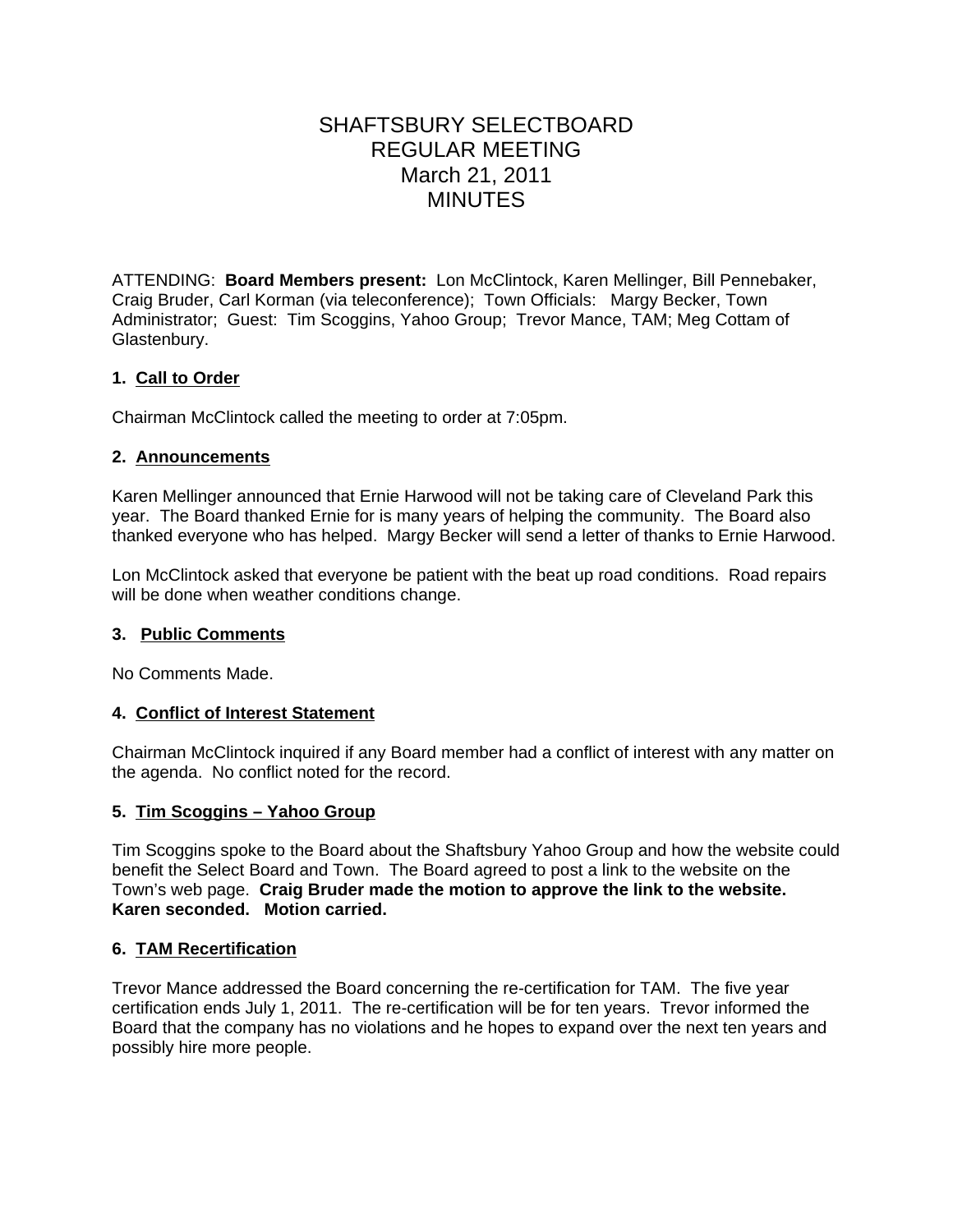# **7. Budget Reports – Highway**

Overtime used YTD \$18,178.87, available \$321.13. Gravel used YTD \$40,355.86, available \$19,344.14. Salt YTD used \$32,640.40, available 9,359.60. Winter Sand YTD used \$72,000, available \$9,735.36. Gas, Oil, Diesel YTD used \$33,364.23, available \$11,035.77.

#### **8. 2010 Independent Audit – Management Responses**

Margy Becker informed the Board that the Independent financial and single audits went well and it has been a positive learning experience. There are improvements to be made to financial operations. The Town was given six recommendations, five of which they can improve on. The Town Treasure and Town Administrator will sign off on the audit and it will be sent to the State by March 31.

#### **9. Open Meeting Law & Website Postings**

The meeting agenda will be posted on the town website by Bill Pennebaker with Karen Mellinger as his back up for postings.

## **10. Selectboard Rules of Procedure**

On page 3, 2h change to Robert Rules of Order "for small Boards." On page 3, 2d section 2 add Town website.

**Karen Mellinger made the motion to approve the Selectboard Rules of Procedures as amended for 2011. Craig Bruder seconded. Motion carried 4-0-1 with Carl Korman abstaining, but noting that he would approve if he could vote.**

## **11. Memorandum of Understanding for Municipal Services with Glastenbury**

The Board discussed what services the Town of Glastenbury used. Meg Cottam of Glastenbury offered information about residency and what services to her knowledge were used by the residents. More information will be gathered for the next meeting.

#### **12. Clean Harbors HHW Contract**

Carl Korman suggested modifications to the agreement with Clean Harbors. Margy Becker will follow-up on changes.

## **13. Town Officer Appointments**

**Karen Mellinger made the motion to move to Executive Session. Bill Pennebaker seconded. Craig Bruder asked that Executive Session be moved to end of meeting. Motion was withdrawn.**

#### **14. Other Business**

Craig Bruder and Cinda Morse will have a review of Personnel Policies for the Board on April 4. Jim Sullivan of the BCRC has one vacancy to fill. Dog licenses are due April 1<sup>st</sup>. There is an Act 250 permit notice form Dailey Construction. The Zoning Administrator and the DRB will be notified.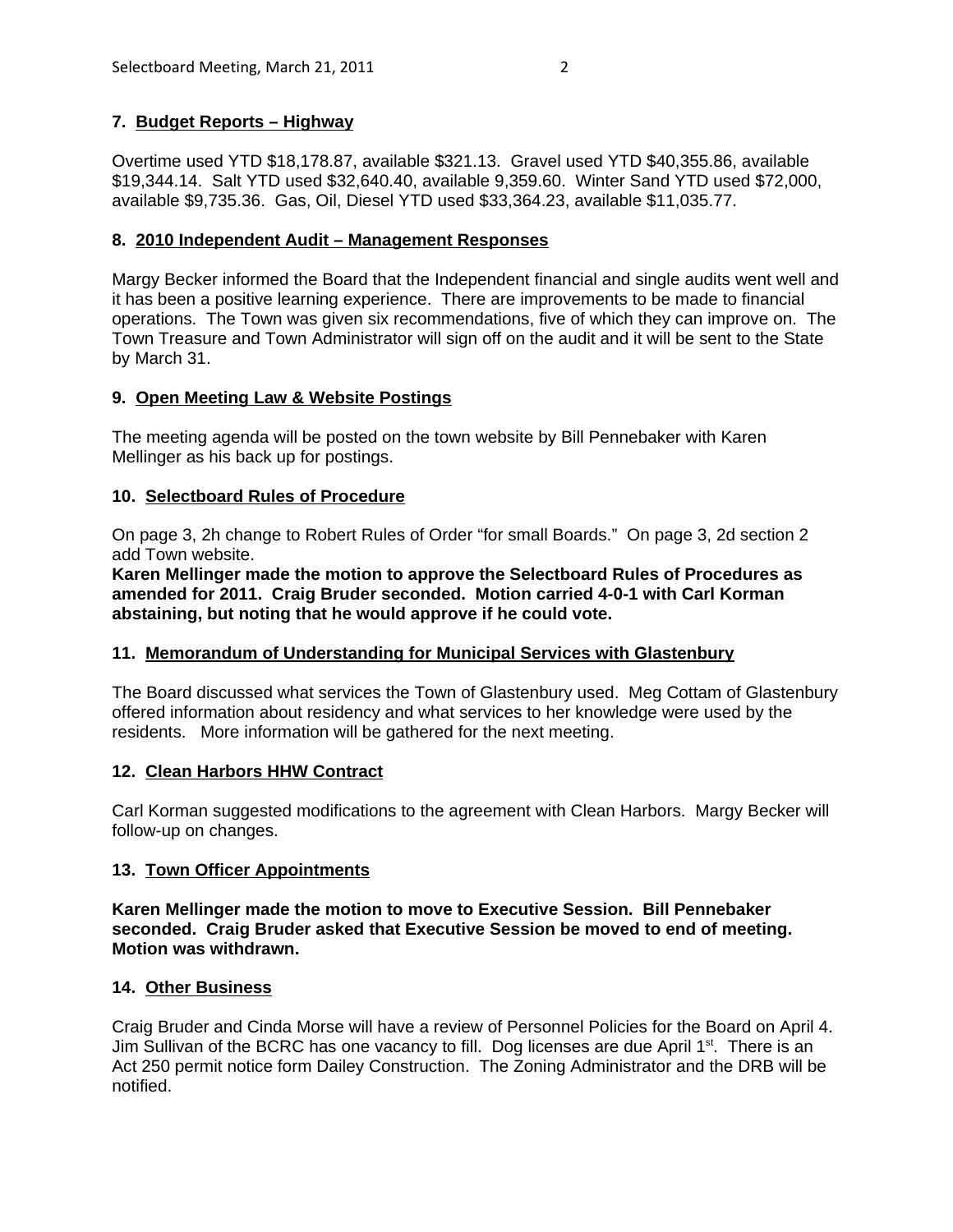#### **15. Minutes: Regular Meetings: 2/7, 2/21, 3/9, Special Meetings: 3/10, 3/16; Town Meeting Minutes**

**Craig Bruder made the motion to approve minutes for February 7, 2011 with change to item 12, 4th paragraph omit: "for towns to allow for signs"; replace with "to towns for improvements related to the Shires Byway". Motion carried.**

**Karen Mellinger made the motion to approve minutes for February 21, 2011. Craig Bruder seconded. Motion carried 4-0-1 with Carl Korman abstaining.**

**Craig Bruder made the motion to approve minutes for the Special Meeting on March 9. 2011. Karen Mellinger seconded. Motion carried 4-0-1 with Carl Korman abstaining.**

**Karen Mellinger made the motion to approve minutes for March 10, 2011. Craig Bruder seconded. Motion carried 4-0-1 with Carl Korman abstaining.**

**Bill Pennebaker made the motion to approve minutes for March 16, 2011. Craig seconded. Motion carried 3-0-1.** 

**Bill Pennebaker made the motion to accept the Town Meeting minutes. Karen Mellinger seconded. Motion carried 4-0-1 with Carl Korman abstaining.**

#### **16. Warrants**

PAYROLL WARRANT PR36 IN THE AMOUNT OF \$5,462.97. **Bill Pennebaker made the motion to approve payroll warrant PR36 in the amount of \$5,462.97. Craig Bruder seconded. Motion carried.**

PAYROLL WARRANT PR#37 IN THE AMOUNT OF \$5,692.62. **Karen Mellinger made the motion to approve payroll warrant PR#37 in the amount of \$5,692.62. Craig Bruder seconded. Motion carried.**

CHECK WARRANT #W39 IN THE AMOUNT OF \$21,974.40. **Karen Mellinger made the motion to approve check warrant #W39 in the amount of \$21,974.40. Bill Pennebaker seconded. Motion carried.** 

**17. Executive Session**

**Karen Mellinger made the motion to adjourn to executive session at 9:10pm. Bill Pennebaker seconded. Motion carried. Executive session ended at 9:55pm.** 

#### **18. Town Officer Appointments**

**Karen Mellinger made the motion to appoint Bob Holmes to the vacant position on the Development Review Board. The 3 year term for this position expires in April 2014. Craig Bruder seconded. The motion carried 4-0, Carl Korman abstaining.**